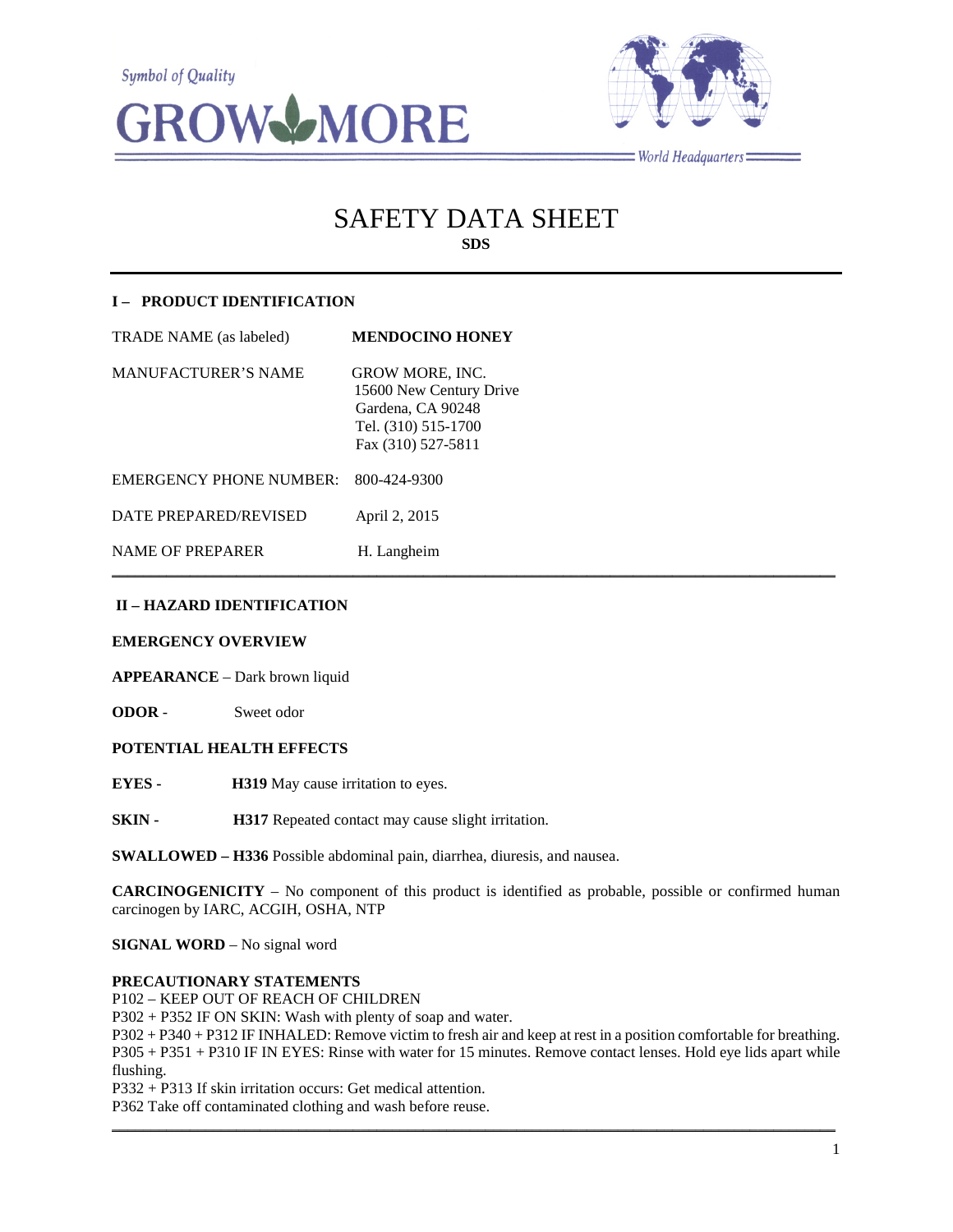## **III – COMPOSITION/INFORMATION ON INGREDIENTS**

| <b>CHEMICAL NAME</b> | CAS No.    | %            |
|----------------------|------------|--------------|
| <b>Molasses</b>      | 68476-78-8 | Trade secret |
| Water                | 7732-18-5  | Trade secret |
| Potassium Phosphate  | 7778-77-0  | Trade secret |

## **IV – FIRST AID MEASURES**

Treat symptomatically. Contact poison treatment specialist immediately if large quantities have been ingested or inhaled. No specific treatment.

 $\mathcal{L}_\mathcal{L} = \{ \mathcal{L}_\mathcal{L} = \{ \mathcal{L}_\mathcal{L} = \{ \mathcal{L}_\mathcal{L} = \{ \mathcal{L}_\mathcal{L} = \{ \mathcal{L}_\mathcal{L} = \{ \mathcal{L}_\mathcal{L} = \{ \mathcal{L}_\mathcal{L} = \{ \mathcal{L}_\mathcal{L} = \{ \mathcal{L}_\mathcal{L} = \{ \mathcal{L}_\mathcal{L} = \{ \mathcal{L}_\mathcal{L} = \{ \mathcal{L}_\mathcal{L} = \{ \mathcal{L}_\mathcal{L} = \{ \mathcal{L}_\mathcal{$ 

 $\mathcal{L}_\mathcal{L} = \{ \mathcal{L}_\mathcal{L} = \{ \mathcal{L}_\mathcal{L} = \{ \mathcal{L}_\mathcal{L} = \{ \mathcal{L}_\mathcal{L} = \{ \mathcal{L}_\mathcal{L} = \{ \mathcal{L}_\mathcal{L} = \{ \mathcal{L}_\mathcal{L} = \{ \mathcal{L}_\mathcal{L} = \{ \mathcal{L}_\mathcal{L} = \{ \mathcal{L}_\mathcal{L} = \{ \mathcal{L}_\mathcal{L} = \{ \mathcal{L}_\mathcal{L} = \{ \mathcal{L}_\mathcal{L} = \{ \mathcal{L}_\mathcal{$ 

**EYE CONTACT** - Wash thoroughly with water for at least 15 minutes. Remove contact lenses. Hold eyelids apart during flushing. Send patient immediately to physician.

**SKIN CONTACT** – Remove contaminated clothing and shoes, wash contaminated area with water and soap. Send patient immediately to physician.

**INHALED** - Remove from exposure to fresh air. Send patient immediately to physician.

**SWALLOWED** - Rinse mouth. Drink 2-3 glasses of water and seek medical assistance. Do not induce vomiting or give anything by mouth to an unconscious person. Send patient immediately to physician. \_\_\_\_\_\_\_\_\_\_\_\_\_\_\_\_\_\_\_\_\_\_\_\_\_\_\_\_\_\_\_\_\_\_\_\_\_\_\_\_\_\_\_\_\_\_\_\_\_\_\_\_\_\_\_\_\_\_\_\_\_\_\_\_\_\_\_\_\_\_\_\_\_\_\_\_\_\_\_\_\_\_\_\_\_\_\_\_\_\_\_\_\_

# **V – FIRE-FIGHTING MEASURES**

SPECIAL FIREFIGHTING PROCEDURE - Must wear MSHA/NIOSH approved self-contained breathing Apparatus. Use abundant amount of water in early stage of fire.

UNUSUAL FIRE & EXPLOSION HAZARD - Products of combustion are toxic. Explosive mixtures form air.

FLAMMABLE PROPERTIES - Non-flammable

SUITABLE EXTINGUISH MEDIA – Water

EXPLOSION POTENTIAL – Non-explosive

HAZARDOUS COMBUSTION PRODUCTS - Combustion can produce toxic fumes and irritating gases.

# **VI - ACCIDENTAL RELEASE MEASURES**

SPILL RESPONSE PROCEDURE (Include employee protection measures) - Apply as fertilizer to field, dilute with sufficient water. Drain into the sewer with abundant amount of water. Wear personal protective equipment.

**\_\_\_\_\_\_\_\_\_\_\_\_\_\_\_\_\_\_\_\_\_\_\_\_\_\_\_\_\_\_\_\_\_\_\_\_\_\_\_\_\_\_\_\_\_\_\_\_\_\_\_\_\_\_\_\_\_\_\_\_\_\_\_\_\_\_\_\_\_\_\_\_\_\_\_\_\_\_\_\_\_\_\_\_\_\_\_\_\_\_\_\_\_**

 $\mathcal{L}_\mathcal{L} = \{ \mathcal{L}_\mathcal{L} = \{ \mathcal{L}_\mathcal{L} = \{ \mathcal{L}_\mathcal{L} = \{ \mathcal{L}_\mathcal{L} = \{ \mathcal{L}_\mathcal{L} = \{ \mathcal{L}_\mathcal{L} = \{ \mathcal{L}_\mathcal{L} = \{ \mathcal{L}_\mathcal{L} = \{ \mathcal{L}_\mathcal{L} = \{ \mathcal{L}_\mathcal{L} = \{ \mathcal{L}_\mathcal{L} = \{ \mathcal{L}_\mathcal{L} = \{ \mathcal{L}_\mathcal{L} = \{ \mathcal{L}_\mathcal{$ 

# **VII - HANDLING AND STORAGE**

To maintain product quality, do not store in heat or direct sunlight. Use good housekeeping hygienic practices such as washing hands with soap after handling. Keep out of reach of children and pets. Do not reuse empty containers.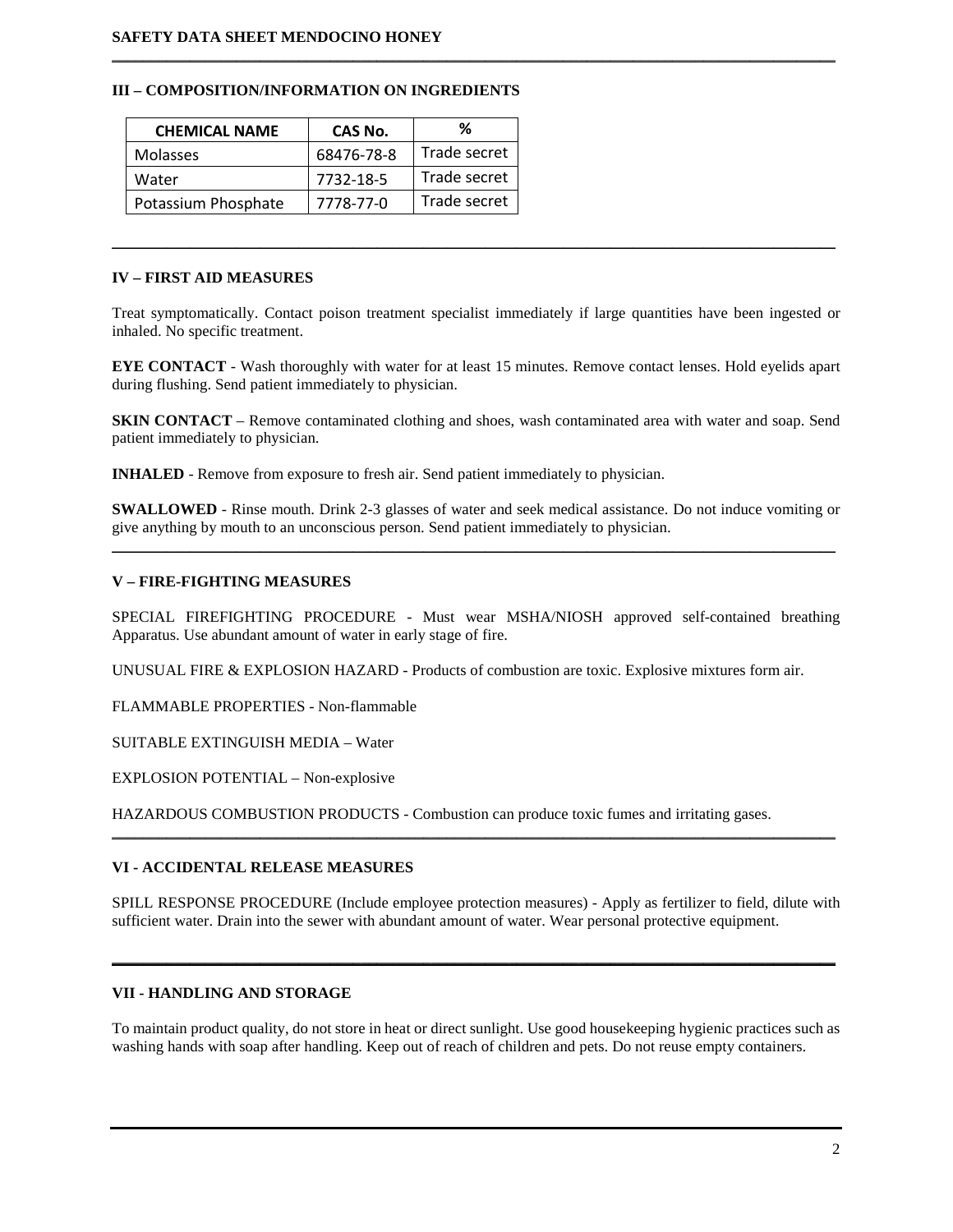# **VIII - EXPOSURE CONTROLS/PERSONAL PROTECTION**

VENTILATION & ENGINEERING CONTROLS – Local exhaust.

RESPIRATORY PROTECTION – MSHA/NIOSH approved respirator is advised where mist is generated.

**\_\_\_\_\_\_\_\_\_\_\_\_\_\_\_\_\_\_\_\_\_\_\_\_\_\_\_\_\_\_\_\_\_\_\_\_\_\_\_\_\_\_\_\_\_\_\_\_\_\_\_\_\_\_\_\_\_\_\_\_\_\_\_\_\_\_\_\_\_\_\_\_\_\_\_\_\_\_\_\_\_\_\_\_\_\_\_\_\_\_\_\_\_**

**\_\_\_\_\_\_\_\_\_\_\_\_\_\_\_\_\_\_\_\_\_\_\_\_\_\_\_\_\_\_\_\_\_\_\_\_\_\_\_\_\_\_\_\_\_\_\_\_\_\_\_\_\_\_\_\_\_\_\_\_\_\_\_\_\_\_\_\_\_\_\_\_\_\_\_\_\_\_\_\_\_\_\_\_\_\_\_\_\_\_\_\_\_**

EYE PROTECTION – Safety glasses or goggles where there is a potential eye contact.

SKIN PROTECTION – Wear protective work gown, rubber or plastic gloves to prevent irritation.

# **IX - PHYSICAL AND CHEMICAL PROPERTIES**

#### **GENERAL INFORMATION**

APPEARANCE – Dark brown liquid

ODOR – Sweet odor

BOILING POINT OR RANGE  $^0$ F – N/A

MELTING POINT OR RANGE  ${}^{0}\text{F} - \text{N/A}$ 

FLAMMABILITY – Non-flammable

EXPOLOSIVE PROPERTIES – Non-explosive

pH – 3.7 - 4

SPECIFIC GRAVITY  $-1.33$  g/cm<sup>3</sup> (11.08 lbs. /gal)

SOLUBILITY IN WATER – Infinite

# X - **STABILITY AND REACTIVITY**

STABILITY - Stable under normal conditions of use.

CONDITIONS TO AVOID – N/A

INCOMPATIBILITY – Avoid contact with strong oxidizers.

HAZARDOUS DECOMPOSITION PRODUCTS – None known

HAZARDOUS POLYMERIZATION – Will not occur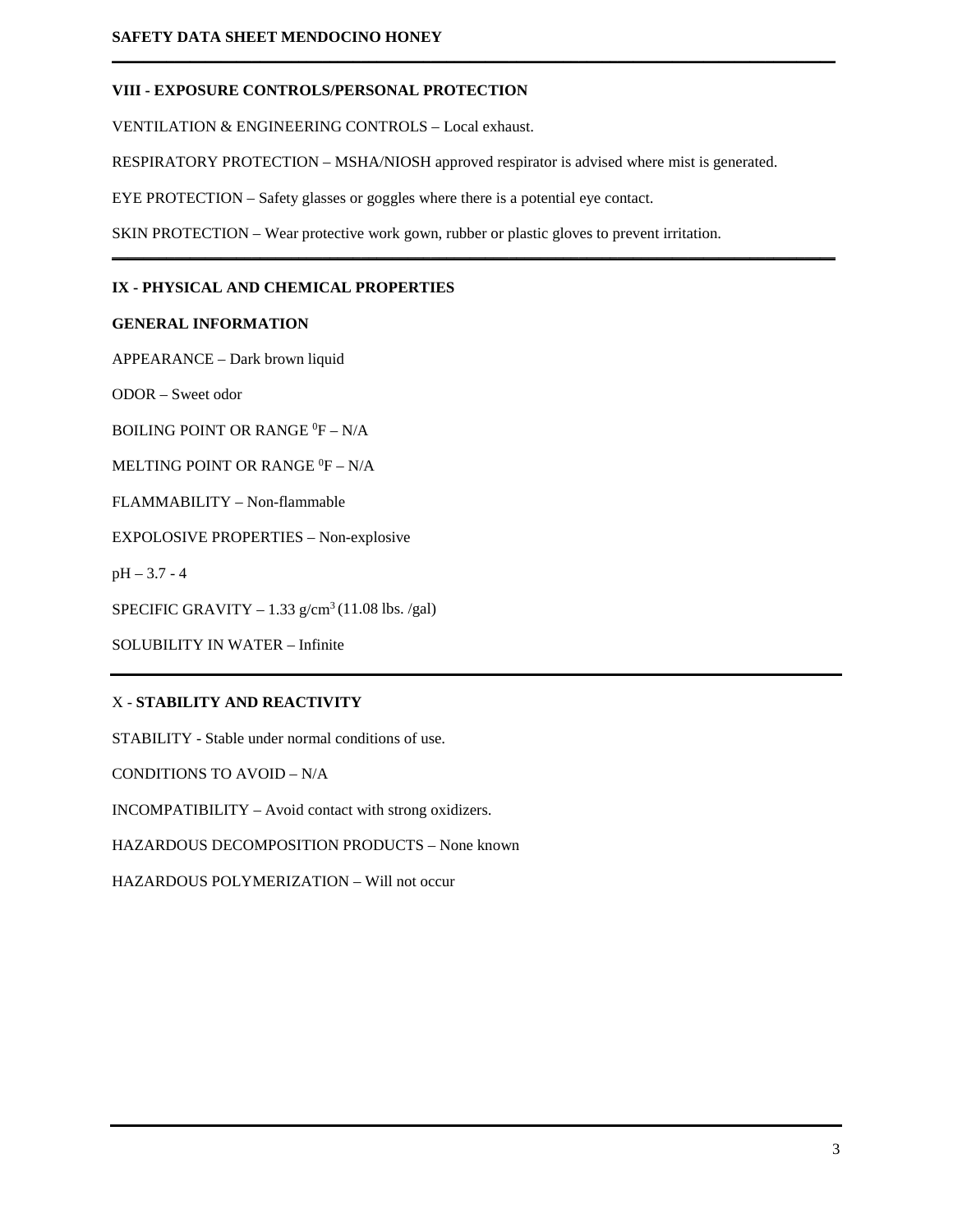# **XI – TOXICOLOGICAL INFORMATION**

#### ACUTE TOXICITY

SKIN – Repeated contact may cause slight skin irritation. Won't be absorb through skin.

EYE – Repeated contact may cause redness and slight irritation.

INHALED – Vapors can cause irritation of mucus membrane.

SWALLOWED – Possible abdominal pain and nausea.

SENSITIZATION – None

CHRONIC TOXICITY

REPRODUCTIVE EFFECTS – None known

CARCINOGENICITY – This products does not contain any substances that are considered carcinogens by OSHA, NTP, IARC or ACGIH \_\_\_\_\_\_\_\_\_\_\_\_\_\_\_\_\_\_\_\_\_\_\_\_\_\_\_\_\_\_\_\_\_\_\_\_\_\_\_\_\_\_\_\_\_\_\_\_\_\_\_\_\_\_\_\_\_\_\_\_\_\_\_\_\_\_\_\_\_\_\_\_\_\_\_\_\_\_\_\_\_\_\_\_\_\_\_\_\_\_\_\_\_

**\_\_\_\_\_\_\_\_\_\_\_\_\_\_\_\_\_\_\_\_\_\_\_\_\_\_\_\_\_\_\_\_\_\_\_\_\_\_\_\_\_\_\_\_\_\_\_\_\_\_\_\_\_\_\_\_\_\_\_\_\_\_\_\_\_\_\_\_\_\_\_\_\_\_\_\_\_\_\_\_\_\_\_\_\_\_\_\_\_\_\_\_\_**

# **XII – ECOLOGICAL INFORMATION**

PERSISTENCE AND DEGRADABILITY – Inherently biodegradable, non-persistence.

AQUATIC TOXICITY – May be beneficial to plant life.

# **XIII – DISPOSAL CONSIDERATIONS**

Dispose of within current local and state regulations. No special method required. Do not reuse empty containers. Once empty, put in recycling if available, or put in trash.

\_\_\_\_\_\_\_\_\_\_\_\_\_\_\_\_\_\_\_\_\_\_\_\_\_\_\_\_\_\_\_\_\_\_\_\_\_\_\_\_\_\_\_\_\_\_\_\_\_\_\_\_\_\_\_\_\_\_\_\_\_\_\_\_\_\_\_\_\_\_\_\_\_\_\_\_\_\_\_\_\_\_\_\_\_\_\_\_\_\_\_\_\_

\_\_\_\_\_\_\_\_\_\_\_\_\_\_\_\_\_\_\_\_\_\_\_\_\_\_\_\_\_\_\_\_\_\_\_\_\_\_\_\_\_\_\_\_\_\_\_\_\_\_\_\_\_\_\_\_\_\_\_\_\_\_\_\_\_\_\_\_\_\_\_\_\_\_\_\_\_\_\_\_\_\_\_\_\_\_\_\_\_\_\_\_\_

# **XIV – TRANSPORT INFORMATION**

**U.S. DEPARTMENT OF TRANSPORTATION -** Not regulated by DOT.

# **XV - REGULATORY INFORMATION**

**TSCA STATUS –** Not determined **OSHA STATUS** – Not listed as hazardous **CERCLA -** None **SARA TITLE III, Section 313 Toxic Chemicals** - None. **CALIFORNIA PROPOSITION 65** – Not listed